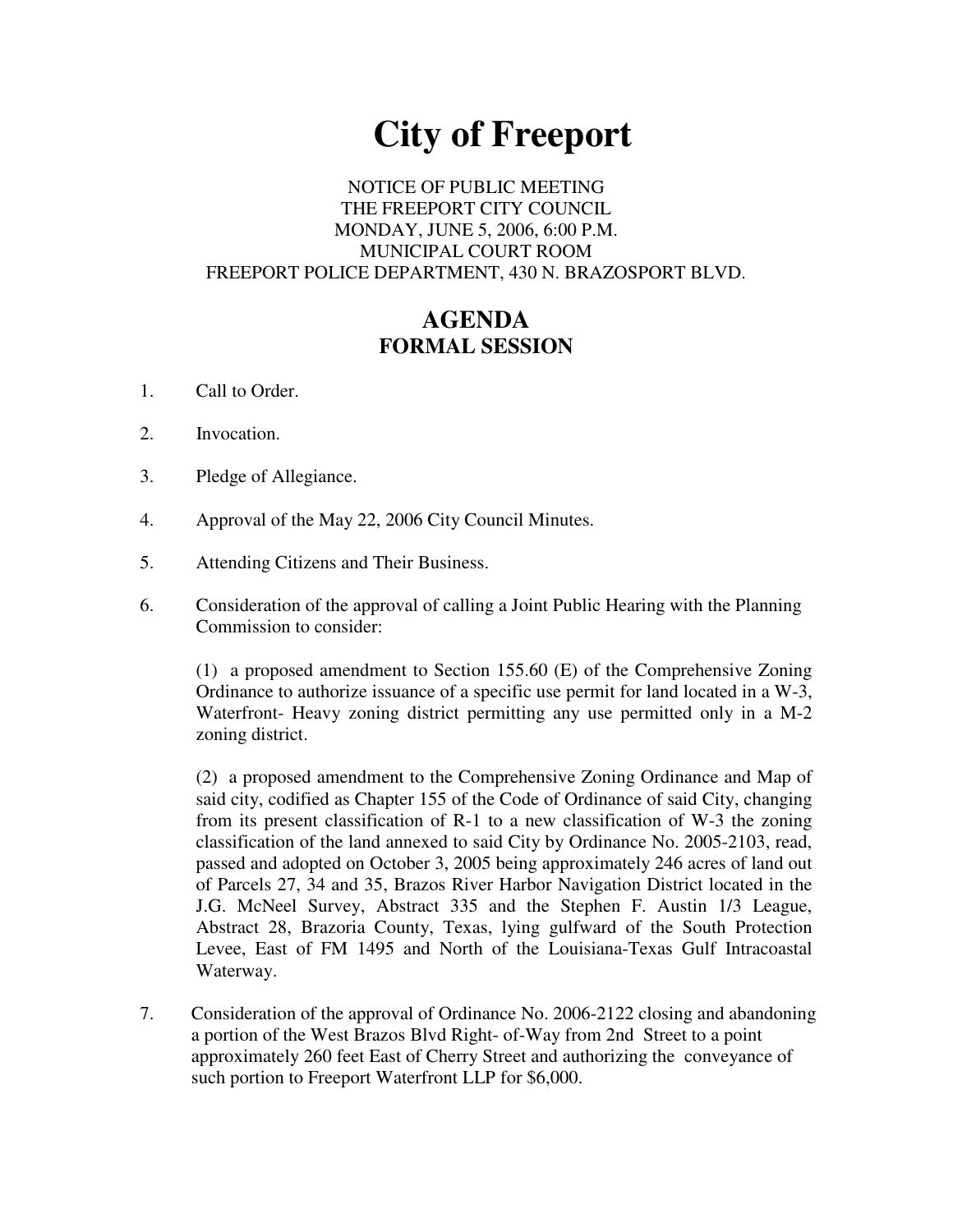- 8. Consideration of the approval of Ordinance No. 2006-2123 abandoning and authorizing the conveyance of a portion of the East Brazos Blvd Right-of-Way to Freeport Waterfront LLP for \$3,000.
- 9. Consideration of the approval of amending, and authorizing the Mayor to sign an extension on, the Marina Development Agreement.
- 10 . Consideration of the approval of Resolution No. 2006-2106 approving a loan agreement between the City of Freeport Economic Development Corporation (the "EDC) and Freeport Marina, L.P. ("Borrower") providing for a loan from the EDC to the Borrower in the amount of \$6,000,000 ("Development Loan") for the development and construction of a marina with the City of Freeport, Texas ("Project") secured by the revenues to be generated from and a line on the Project, bearing interest at a rate of 4.84% and a final maturity date of not more than 25 years, authorizing the Mayor to execute all documents in connection therewith on behalf of the City and authorizing and approving other matters incident and related thereto, all as authorized by the authority granted pursuant to Article 5190,6a VERNONS TX.CIV.ST., as amended.
- 11. Consideration and the approval of Resolution No. 2006-2107 approving a loan agreement between the City of Freeport, Texas ("City") and the City of Freeport Economic Development Corporation (the "EDC") providing for a loan from the City to the EDC in the amount of \$6,000,000 to provide funds for the EDC to make a loan to Freeport Marina, L.P for the development of a marina, secured by and payable from the 1/2 cent economic development sales tax levied by the City for the benefit of the EDC and an assignment of the EDC's rights to receive loan payments under the Development Loan, bearing interest at the rate of 4.84% and a final maturity of not more than 25 years, authorizing the Mayor to execute all documents in connection therewith on behalf of the City and authoring and approving other matters incident and related thereto, all as authorized by the authority granted pursuant to Ch. 380, Local Government Code, as amended.
- 12. Consideration of the approval of rescheduling the city council meeting from July 3, 2006 to July 6, 2006.
- 13. Consideration of the approval of Ordinance No. 2006-2124 prohibiting the operation of an electronic sound generating device from a vehicle in a manner so that the sound generated by such device causes vibrations to be felt or seen by a person outside the vehicle.

#### Elected Official Report

#### **Work Session**

# Administration Report